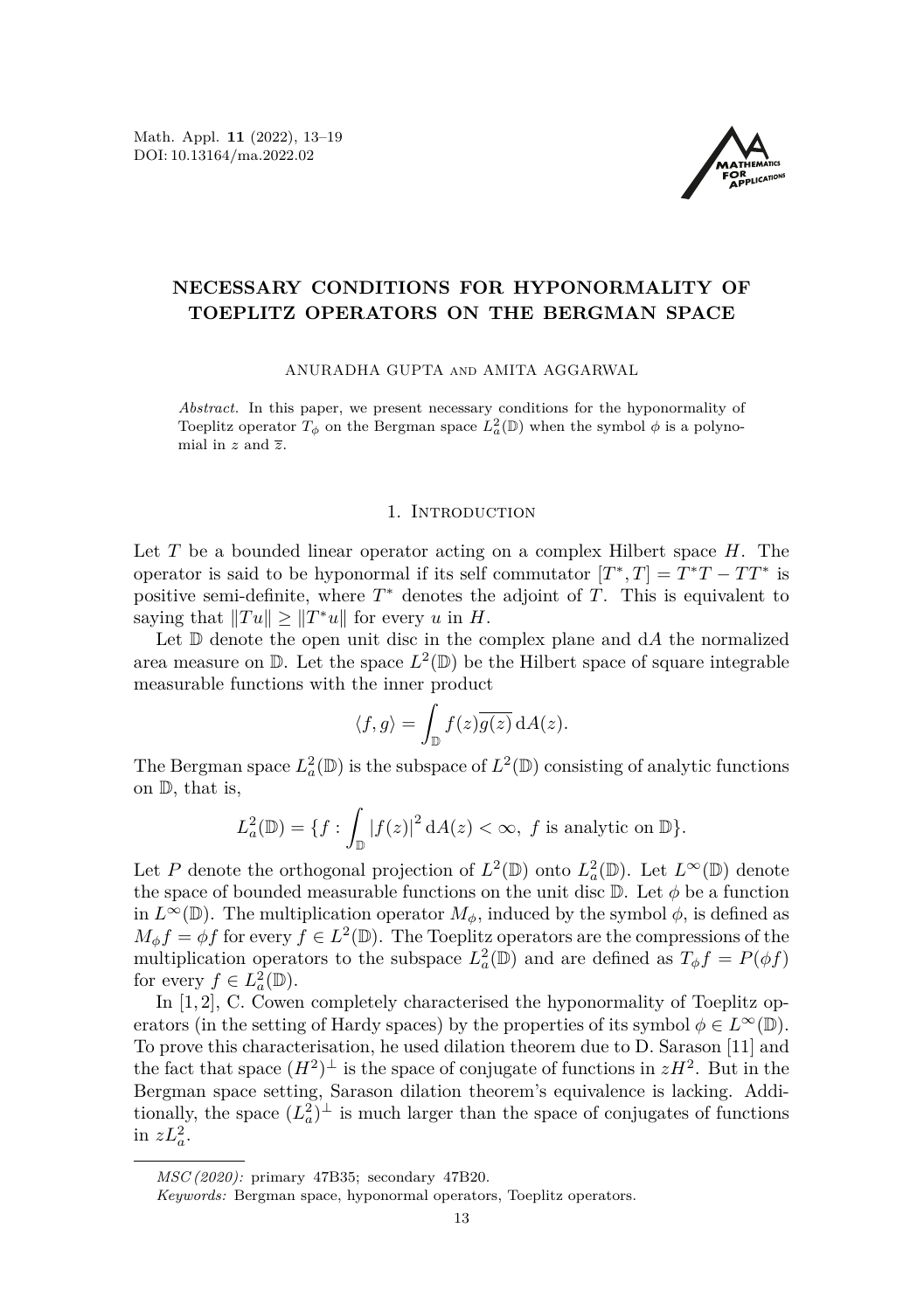The characterisation of the hyponormal Toeplitz operators acting on the Bergman space turns out to be elusive. However, a substantial amount of work has been done by H. Sadraoui [\[10\]](#page-6-4), I. S. Hwang [\[6,](#page-6-5)[7\]](#page-6-6), Čučković and R. Curto [\[3\]](#page-6-7), A. Phukon [\[9\]](#page-6-8), J. Lee [\[8\]](#page-6-9), and A. Gupta and S. K. Singh [\[5\]](#page-6-10) for the polynomial harmonic symbol *ϕ*. Very recently, Matthew Fleeman and Constanze Liaw [\[4\]](#page-6-11) studied the necessary condition on the coefficients of the non-harmonic polynomial *ϕ*, under which  $T_{\phi}$  is hyponormal. They showed that the Toeplitz operator  $T_{\phi}$  with symbol  $\phi(z) = a_{m,n} z^m \overline{z}^n$ ,  $m \geq n$ ,  $a_{m,n} \in \mathbb{C}$  is always hyponormal. However, this is not the case when  $\phi$  is a two-term non harmonic polynomial. These results were further extended by Brian Simanek [\[12\]](#page-6-12). We shall consider  $\phi$  the sum of the polynomial harmonic and non harmonic symbols and obtain the necessary conditions for the hyponormality.

## 2. The necessary conditions

In this section, we shall present some necessary conditions for the Toeplitz operartor acting on the Bergman space to be hyponormal, when the symbol  $\phi$  is a polynomial in  $z$  and  $\overline{z}$ . Some well known properties of the Toeplitz operators on the Bergman space are listed here.

**Proposition 2.1.** [\[10\]](#page-6-4) *Let*  $f, g \in L^{\infty}(\mathbb{D})$ *, then* 

(i)  $T_{f+g} = T_f + T_g$ ; (ii)  $T_f^* = T_{\overline{f}}$ ; (iii)  $T_{\overline{f}}T_g = T_{\overline{f}g}$ , if  $f$  or  $g$  is analytic.

**Proposition 2.2.** [\[6\]](#page-6-5) *For any non negative integers s and t, we have*

$$
P(\overline{z}^t z^s) = \begin{cases} \frac{s-t+1}{s+1} z^{s-t} & \text{if } s \ge t \\ 0 & \text{if } s < t \end{cases}
$$

*where P is an orthogonal projection on*  $L^2_a(\mathbb{D})$ *.* 

A result given in [\[4\]](#page-6-11) will be helpful in deriving the necessary conditions.

**Proposition 2.3.** [\[4\]](#page-6-11) *Let H be a complex Hilbert space and T and S be the operators on H, then*

$$
\langle [(T+S)^*, T+S]u, u \rangle = \langle Tu, Tu \rangle - \langle T^*u, T^*u \rangle + 2\text{Re}[\langle Tu, Su \rangle - \langle T^*u, S^*u \rangle]
$$

$$
+ \langle Su, Su \rangle - \langle S^*u, S^*u \rangle
$$

*for every u in H.*

**Theorem 2.4.** *Let*  $\phi(z) = f(z) + g(z)$ *, where*  $f(z) = \alpha z^m + \beta z^m \overline{z}^n$  *and*  $g(z) =$  $\gamma \overline{z}^m + \delta \overline{z}^m z^n$ ,  $m > n$ . If  $T_{\phi}$  *is hyponormal, then* 

(i) 
$$
\frac{m^2}{(m+1)^2} (|\alpha|^2 - |\gamma|^2) \ge \frac{2m^3 - n^3 + m^2 - m^2n - n^2}{(2m+1)(m+n+1)^2} (|\delta|^2 - |\beta|^2);
$$

(ii) 
$$
\frac{(2m-n+1)^2}{(2m+1)^2(3m-n+1)^2} |\beta|^2 |\delta|^2 \le
$$

$$
\left\{ \frac{m^2}{(m+1)^2(2m+1)} (|\alpha|^2 - |\gamma|^2) + \frac{2m^3 - n^3 + m^2 - m^2n - n^2}{(2m+1)^2(m+n+1)^2} (|\beta|^2 - |\delta|^2) \right\}
$$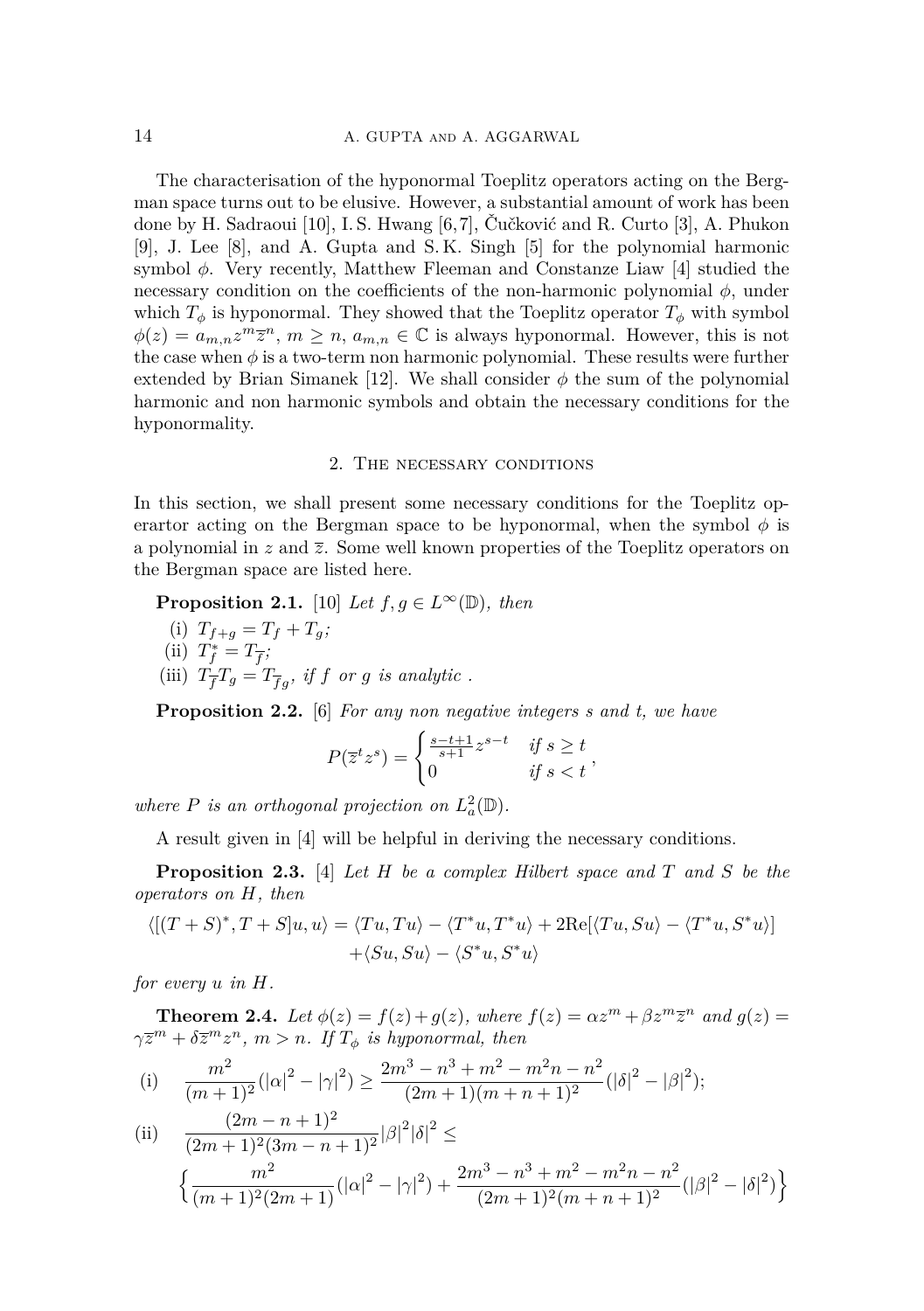$$
\begin{aligned} & \Big\{ \frac{m^2}{(4m-2n+1)(3m-2n+1)^2} (|\alpha|^2 - |\gamma|^2) \\ & + \frac{4m^3 + n^3 - 2mn^2 - 3m^2n + m^2 - n^2}{(4m-2n+1)^2 (3m-n+1)^2} (|\beta|^2 - |\delta|^2) \Big\}. \end{aligned}
$$

*Proof.* Let  $u = az^m + bz^{m+j}$ , where *a* and *b* are complex numbers and *j* is a non-negative integer. Then,

$$
fu = \alpha az^{2m} + \alpha bz^{2m+j} + \beta az^{2m}\overline{z}^n + \beta bz^{2m+j}\overline{z}^n,
$$
  
\n
$$
gu = \gamma az^m\overline{z}^m + \gamma bz^{m+j}\overline{z}^m + \delta az^{m+n}\overline{z}^m + \delta bz^{m+n+j}\overline{z}^m.
$$

Taking  $j = 2(m - n)$  and using Proposition 2.2, we get

$$
Pfu = \alpha a z^{2m} + \alpha b z^{4m-2n} + \beta a \frac{2m-n+1}{2m+1} z^{2m-n} + \beta b \frac{4m-3n+1}{4m-2n+1} z^{4m-3n},
$$
  
\n
$$
Pgu = \gamma a \frac{1}{m+1} + \gamma b \frac{2m-2n+1}{3m-2n+1} z^{2m-2n} + \delta a \frac{n+1}{m+n+1} z^n + \delta b \frac{2m-n+1}{3m-n+1} z^{2m-n}.
$$

Using the definition of inner product on the Bergman space,

$$
\langle Pfu, Pgu \rangle = a\overline{b}\beta\overline{\delta} \frac{2m - n + 1}{(3m - n + 1)(2m + 1)},
$$
  
\n
$$
\langle Pfu, Pfu \rangle = \frac{1}{2m + 1} |\alpha a|^2 + \frac{1}{4m - 2n + 1} |\alpha b|^2 + \frac{2m - n + 1}{(2m + 1)^2} |\beta a|^2 + \frac{4m - 3n + 1}{(4m - 2n + 1)^2} |\beta b|^2,
$$
  
\n
$$
\langle Pgu, Pgu \rangle = \frac{1}{(m + 1)^2} |\gamma a|^2 + \frac{2m - 2n + 1}{(3m - 2n + 1)^2} |\gamma b|^2 + \frac{n + 1}{(m + n + 1)^2} |\delta a|^2 + \frac{2m - n + 1}{(3m - n + 1)^2} |\delta b|^2
$$

*.*

Similarly, computing for  $P\overline{f}u$  and  $P\overline{g}u$ , we have

$$
\langle P\overline{f}u, P\overline{g}u\rangle = \overline{a}b\overline{\beta}\delta \frac{2m - n + 1}{(3m - n + 1)(2m + 1)},
$$
  
\n
$$
\langle P\overline{f}u, P\overline{f}u\rangle = \frac{1}{(m + 1)^2}|\alpha a|^2 + \frac{2m - 2n + 1}{(3m - 2n + 1)^2}|\alpha b|^2 + \frac{n + 1}{(m + n + 1)^2}|\beta a|^2 + \frac{2m - n + 1}{(3m - n + 1)^2}|\beta b|^2,
$$
  
\n
$$
\langle P\overline{g}u, P\overline{g}u\rangle = \frac{1}{2m + 1}|\gamma a|^2 + \frac{1}{4m - 2n + 1}|\gamma b|^2 + \frac{2m - n + 1}{(2m + 1)^2}|\delta a|^2 + \frac{4m - 3n + 1}{(4m - 2n + 1)^2}|\delta b|^2.
$$

Since  $T_{\phi}$  is hyponormal, we have  $\langle (T_{\phi}^*T_{\phi} - T_{\phi}T_{\phi}^*)u, u \rangle \geq 0$ . Using Propositions 2.1 and 2.3, we get

$$
||T_{f}u||^{2} - ||T_{f}^{*}u||^{2} + 2Re[\langle T_{f}u, T_{g}u \rangle] - \langle T_{f}^{*}u, T_{g}^{*}u \rangle] + ||T_{g}u||^{2} - ||T_{g}^{*}u||^{2} \geq 0.
$$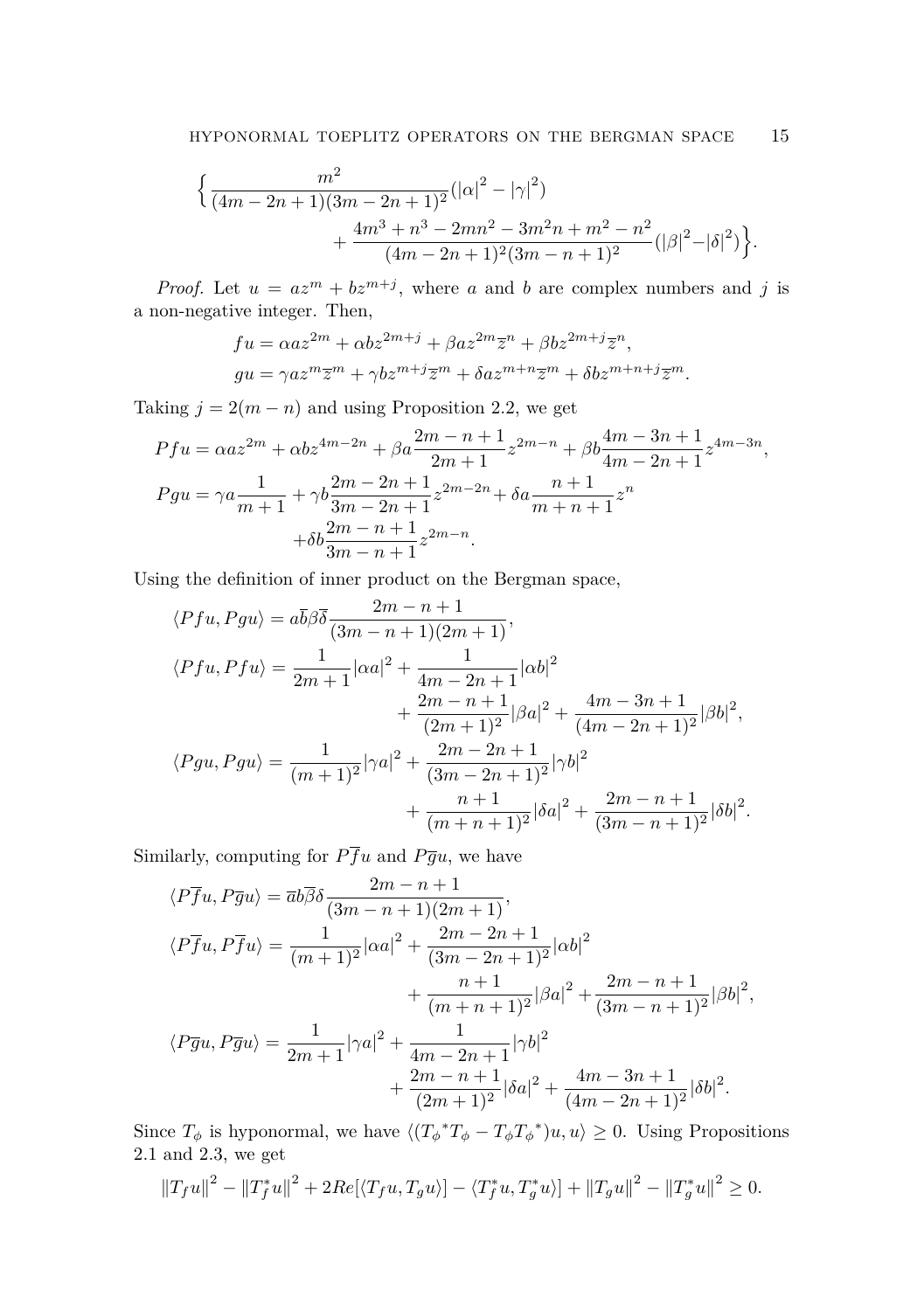Substituting for  $T_f u$ ,  $T_g u$ ,  $T_f^* u$  and  $T_g^* u$  (and using Proposition 2.1), we have

$$
\left[|a|^2\left(\frac{1}{2m+1}-\frac{1}{(m+1)^2}\right)+|b|^2\left(\frac{1}{4m-2n+1}-\frac{2m-2n+1}{(3m-2n+1)^2}\right)\right](|\alpha|^2-|\gamma|^2)
$$
  
+ 
$$
2\text{Re}(a\overline{b}\beta\overline{\delta})\left[\frac{2m-n+1}{(2m+1)(3m-n+1)}\right]+\left[|a|^2\left(\frac{2m-n+1}{(2m+1)^2}-\frac{n+1}{(m+n+1)^2}\right)\right]
$$
  
+ 
$$
|b|^2\left(\frac{4m-3n+1}{(4m-2n+1)^2}-\frac{2m-n+1}{(3m-n+1)^2}\right)\right](|\beta|^2-|\delta|^2) \geq 0.
$$

Further, using the inequality  $\text{Re}(xy) \leq |x||y|$ , we get

$$
|a|^2 \left[ \left( \frac{m^2}{(2m+1)(m+1)^2} \right) (|\alpha|^2 - |\gamma|^2) + \left( \frac{2m^3 - n^3 + m^2 - m^2 n - n^2}{(2m+1)^2 (m+n+1)^2} \right) (|\beta|^2 - |\delta|^2) \right]
$$
  
+ 2|a||b| \left[ \frac{2m - n + 1}{(2m+1)(3m - n + 1)} \right] |\beta \delta| + |b|^2 \left[ \left( \frac{m^2}{(4m - 2n + 1)(3m - 2n + 1)^2} \right)   
(|\alpha|^2 - |\gamma|^2) + \left( \frac{4m^3 - 2mn^2 - 3m^2 n + m^2 + n^3 - n^2}{(4m - 2n + 1)^2 (3m - n + 1)^2} \right) (|\beta|^2 - |\delta|^2) \right] \ge 0. (2.1)

The following cases arise:

<span id="page-3-0"></span>Case (i) Let  $b = 0$ , then from inequality  $(2.1)$ , it follows that

$$
\left(\frac{m^2}{(2m+1)(m+1)^2}\right) \left(|\alpha|^2 - |\gamma|^2\right) \ge \left(\frac{2m^3 - n^3 + m^2 - m^2n - n^2}{(2m+1)^2(m+n+1)^2}\right) \left(|\delta|^2 - |\beta|^2\right).
$$
\n(2.2)

<span id="page-3-2"></span><span id="page-3-1"></span>Case (ii) Let  $b \neq 0$ , then again using inequality [\(2.1\)](#page-3-0), we have

$$
\left| \frac{a}{b} \right|^2 \left[ \left( \frac{m^2}{(2m+1)(m+1)^2} \right) (|\alpha|^2 - |\gamma|^2) + \left( \frac{2m^3 - n^3 + m^2 - m^2 n - n^2}{(2m+1)^2 (m+n+1)^2} \right) (|\beta|^2 - |\delta|^2) \right]
$$
  
+ 
$$
2 \left| \frac{a}{b} \right| \left[ \frac{2m - n + 1}{(2m+1)(3m-n+1)} \right] |\beta \delta| + \left( \frac{m^2}{(4m-2n+1)(3m-2n+1)^2} \right) (|\alpha|^2 - |\gamma|^2)
$$
  
+ 
$$
\left( \frac{4m^3 - 2mn^2 - 3m^2 n + m^2 + n^3 - n^2}{(4m-2n+1)^2 (3m-n+1)^2} \right) (|\beta|^2 - |\delta|^2) \ge 0, \tag{2.3}
$$

which is a quadratic polynomial in  $|a/b|$  and takes only non negative values. We know that, if a quadratic polynomial  $f(x) = a_2x^2 + a_1x + a_0$  (for  $a_2, a_1, a_0$  real and  $a_2 \geq 0$ ) takes only non negative values for all *x*, then it cannot have non distinct real roots. Thus, its discriminant is non positive. Consequently, from [\(2.2\)](#page-3-1) and [\(2.3\)](#page-3-2), it follows that

$$
\frac{(2m-n+1)^2}{(2m+1)^2(3m-n+1)^2} |\beta|^2 |\delta|^2
$$
  
\n
$$
\leq \left\{ \frac{m^2}{(m+1)^2(2m+1)} (|\alpha|^2 - |\gamma|^2) + \frac{2m^3 - n^3 + m^2 - m^2n - n^2}{(2m+1)^2(m+n+1)^2} (|\beta|^2 - |\delta|^2) \right\}
$$
  
\n
$$
\left\{ \frac{m^2}{(4m-2n+1)(3m-2n+1)^2} (|\alpha|^2 - |\gamma|^2) \right\}
$$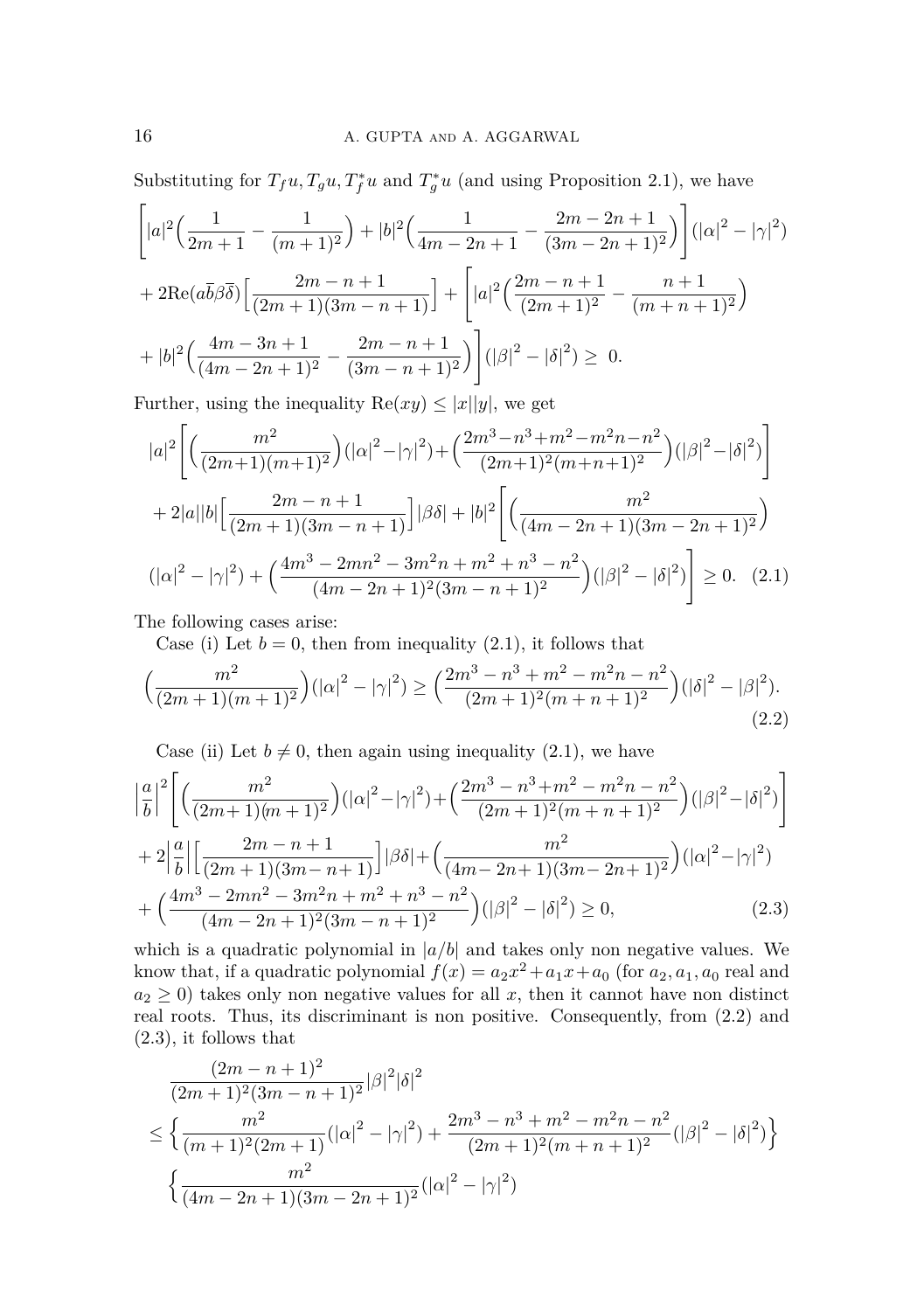$$
+\frac{4m^3+n^3-2mn^2-3m^2n+m^2-n^2}{(4m-2n+1)^2(3m-n+1)^2}(|\beta|^2-|\delta|^2)\bigg\}
$$
 as required.

**Remark 2.5.** The following example shows that the conditions in the theorem are only necessary but not sufficient:

Let  $\phi(z) = 2z^3 + 2z^3\overline{z} + \overline{z}^3 + 3\overline{z}^3z$ , then the conditions of Theorem 2.4 are satisfied. Using Proposition 2.2, we get that

$$
T_{\phi}(z) = 2z^4 + \frac{8}{5}z^3
$$
 and  $T_{\phi}^*(z) = z^4 + \frac{12}{5}z^3$ .

Therefore, we have  $||T_{\phi}(z)||^2 = \frac{36}{25}$  and  $||T_{\phi}^*(z)||^2 = \frac{41}{25}$ . Thus, it follows that  $||T_{\phi}(z)||$  ≤  $||T_{\phi}^{*}(z)||$ , showing  $T_{\phi}$  is not hyponormal.

**Corollary 2.6.** *Let*  $\phi(z) = f(z) + g(z)$ *, where*  $f(z) = \alpha z^m + \beta z^m \overline{z}^{m-1}$  and  $g(z)$  $= \gamma \overline{z}^m + \delta \overline{z}^m z^{m-1}; \ m > 1$ . If  $T_{\phi}$  is hyponormal, then

(i) 
$$
\frac{m^2}{(m+1)^2} (|\alpha|^2 - |\gamma|^2) \ge \frac{4m-1}{4m(2m+1)} (|\delta|^2 - |\beta|^2).
$$

(ii) 
$$
\frac{(m+2)^2}{4(m+1)^2(2m+1)^2} |\beta|^2 |\delta|^2 \le
$$

$$
\left\{ \frac{m^2}{(m+1)^2(2m+1)} (|\alpha|^2 - |\gamma|^2) + \frac{4m-1}{4m(2m+1)^2} (|\beta|^2 - |\delta|^2) \right\}
$$

$$
\left\{ \frac{m^2}{(2m+3)(m+3)^2} (|\alpha|^2 - |\gamma|^2) + \frac{4m^2 + 3m - 2}{4(m+1)^2(2m+3)^2} (|\beta|^2 - |\delta|^2) \right\}.
$$

**Theorem 2.7.** *Let*  $\phi(z) = f(z) + g(z)$ *, where* 

$$
f(z) = \sum_{i=1}^{k} \alpha_i z^{m+i} \overline{z}^m \quad and \quad g(z) = \sum_{i=1}^{k} \beta_i \overline{z}^{m+i} z^m.
$$

*If*  $T_{\phi}$  *is hyponormal, then* 

(i) 
$$
\sum_{i=1}^{k} \frac{i+1}{(m+i+1)^2} (|\alpha_i|^2 - |\beta_i|^2) \ge 0.
$$
  
\n(ii) 
$$
\left(\sum_{i=1}^{k} \frac{i+1}{(m+i+1)^2} (|\alpha_i|^2 - |\beta_i|^2) \right) \left(\sum_{i=1}^{k} \frac{i+2}{(m+i+2)^2} (|\alpha_i|^2 - |\beta_i|^2) + \frac{1}{(m+2)^2} (|\beta_1|^2 - |\alpha_1|^2) \right) \ge \left| \sum_{i=2}^{k} \frac{(\alpha_i \overline{\alpha_{i-1}} - \overline{\beta_i} \beta_{i-1}) (i+1)}{(m+i+1)^2} \right|^2.
$$

*Proof.* Let  $u = a + bz$ , where *a* and *b* are complex numbers. Then,

$$
T_{\phi}(u) = P\phi(a+bz)
$$
  
=  $P\left[a\left(\sum_{i=1}^{k} \alpha_i z^{m+i} \overline{z}^m + \sum_{i=1}^{k} \beta_i \overline{z}^{m+i} z^m\right) + b\left(\sum_{i=1}^{k} \alpha_i z^{m+i+1} \overline{z}^m + \sum_{i=1}^{k} \beta_i \overline{z}^{m+i} z^{m+1}\right)\right]$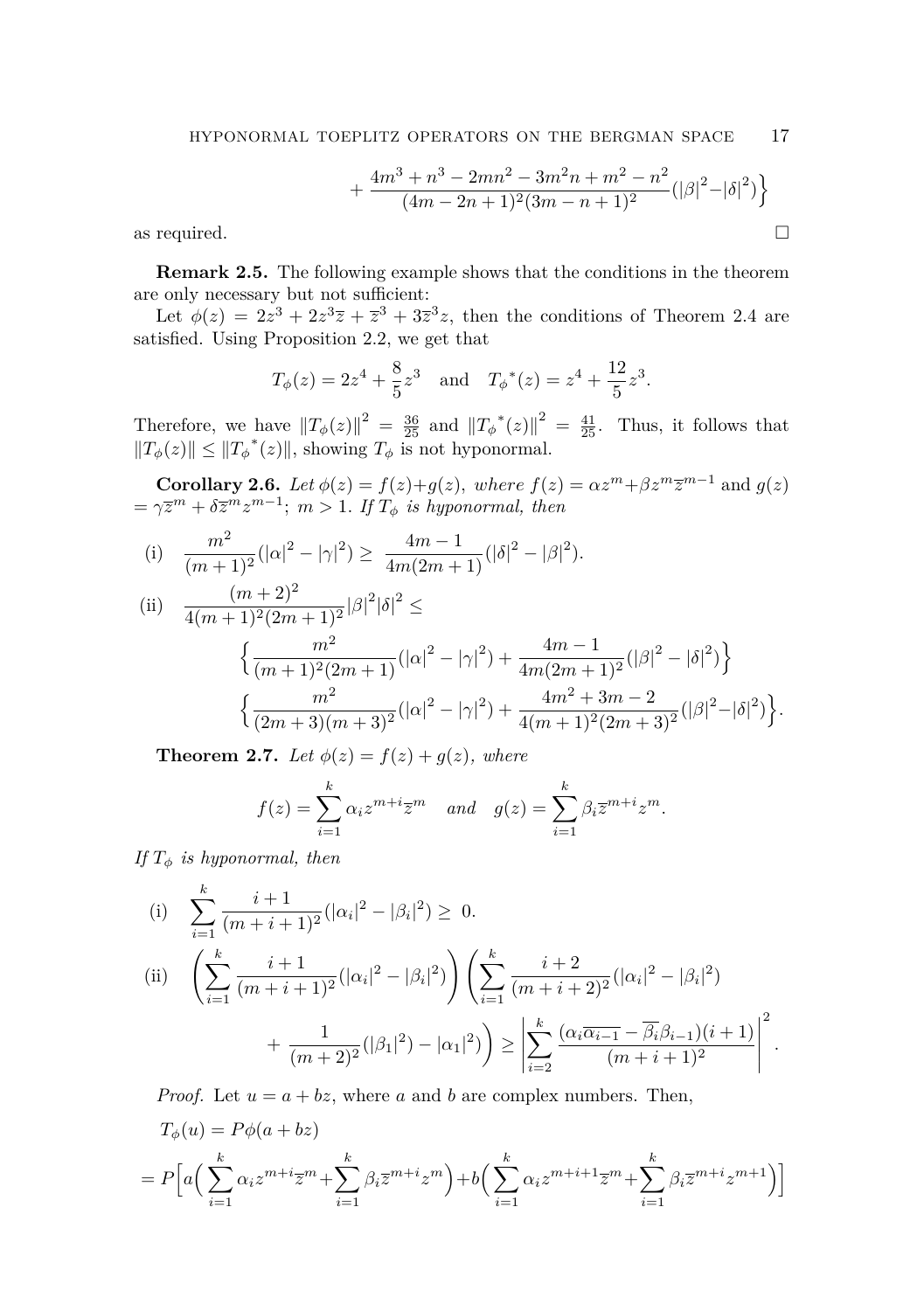$$
= a \sum_{i=1}^{k} \alpha_i \frac{i+1}{m+i+1} z^i + b \left( \sum_{i=1}^{k} \alpha_i \frac{i+2}{m+i+2} z^{i+1} + \frac{\beta_1}{m+2} \right)
$$

(using Proposition 2.2). Therefore,

<span id="page-5-0"></span>
$$
\langle T_{\phi}^{*} T_{\phi} u, u \rangle = |a|^{2} \sum_{i=1}^{k} \frac{i+1}{(m+i+1)^{2}} |\alpha_{i}|^{2} + 2 \text{Re} \left[ a \overline{b} \sum_{i=2}^{k} \alpha_{i} \overline{\alpha_{i-1}} \frac{i+1}{(m+i+1)^{2}} \right] + |b|^{2} \Big( \sum_{i=1}^{k} \frac{i+2}{(m+i+2)^{2}} |\alpha_{i}|^{2} + \frac{|\beta_{1}|^{2}}{(m+2)^{2}} \Big).
$$
\n(2.4)

Using Proposition 2.1, we have

$$
T_{\phi}^{*}(u) = P\overline{\phi}(a+bz)
$$
  
= 
$$
P\Big[a\Big(\sum_{i=1}^{k} \overline{\alpha_{i}z^{m+i}}z^{m} + \sum_{i=1}^{k} \overline{\beta_{i}}z^{m+i}\overline{z^{m}}\Big) + b\Big(\sum_{i=1}^{k} \overline{\alpha_{i}z^{m+i}}z^{m+1} + \sum_{i=1}^{k} \overline{\beta_{i}}z^{m+i+1}\overline{z^{m}}\Big)\Big]
$$
  
= 
$$
a\sum_{i=1}^{k} \overline{\beta_{i}}\frac{i+1}{m+i+1}z^{i} + b\Big(\sum_{i=1}^{k} \overline{\beta_{i}}\frac{i+2}{m+i+2}z^{i+1} + \frac{\overline{\alpha_{1}}}{m+2}\Big).
$$

Again, using the definition of inner product, we get

<span id="page-5-1"></span>
$$
\langle T_{\phi} T_{\phi}^* u, u \rangle = |a|^2 \sum_{i=1}^k \frac{i+1}{(m+i+1)^2} |\beta_i|^2 + 2 \text{Re} \left[ a \overline{b} \sum_{i=2}^k \overline{\beta_i} \beta_{i-1} \frac{i+1}{(m+i+1)^2} \right] + |b|^2 \Big( \sum_{i=1}^k \frac{i+2}{(m+i+2)^2} |\beta_i|^2 + \frac{|\alpha_1|^2}{(m+2)^2} \Big).
$$
 (2.5)

Since  $T_{\phi}$  is hyponormal, from [\(2.4\)](#page-5-0) and [\(2.5\)](#page-5-1) it follows that

$$
\langle (T_{\phi}^{*}T_{\phi} - T_{\phi}T_{\phi}^{*})u, u \rangle = |a|^{2} \sum_{i=1}^{k} \frac{i+1}{(m+i+1)^{2}} (|\alpha_{i}|^{2} - |\beta_{i}|^{2})
$$
  
+ 
$$
2 \text{Re} \left[ a\overline{b} \sum_{i=2}^{k} (\alpha_{i} \overline{\alpha_{i-1}} - \overline{\beta_{i}} \beta_{i-1}) \frac{i+1}{(m+i+1)^{2}} \right]
$$
  
+ 
$$
|b|^{2} \Big( \sum_{i=1}^{k} \frac{i+2}{(m+i+2)^{2}} (|\alpha_{i}|^{2} - |\beta_{i}|^{2}) + \frac{|\beta_{1}|^{2} - |\alpha_{1}|^{2}}{(m+2)^{2}} \Big) \ge 0.
$$

Using Theorem 1.5 [\[9\]](#page-6-8), we have

(i) If 
$$
b = 0
$$
, then 
$$
\sum_{i=1}^{k} \frac{i+1}{(m+i+1)^2} (|\alpha_i|^2 - |\beta_i|^2) \ge 0.
$$
  
(ii) If  $b \neq 0$ , then

$$
\left(\sum_{i=1}^k \frac{i+1}{(m+i+1)^2}(|\alpha_i|^2 - |\beta_i|^2)\right) \left(\sum_{i=1}^k \frac{i+2}{(m+i+2)^2}(|\alpha_i|^2 - |\beta_i|^2)\right)
$$